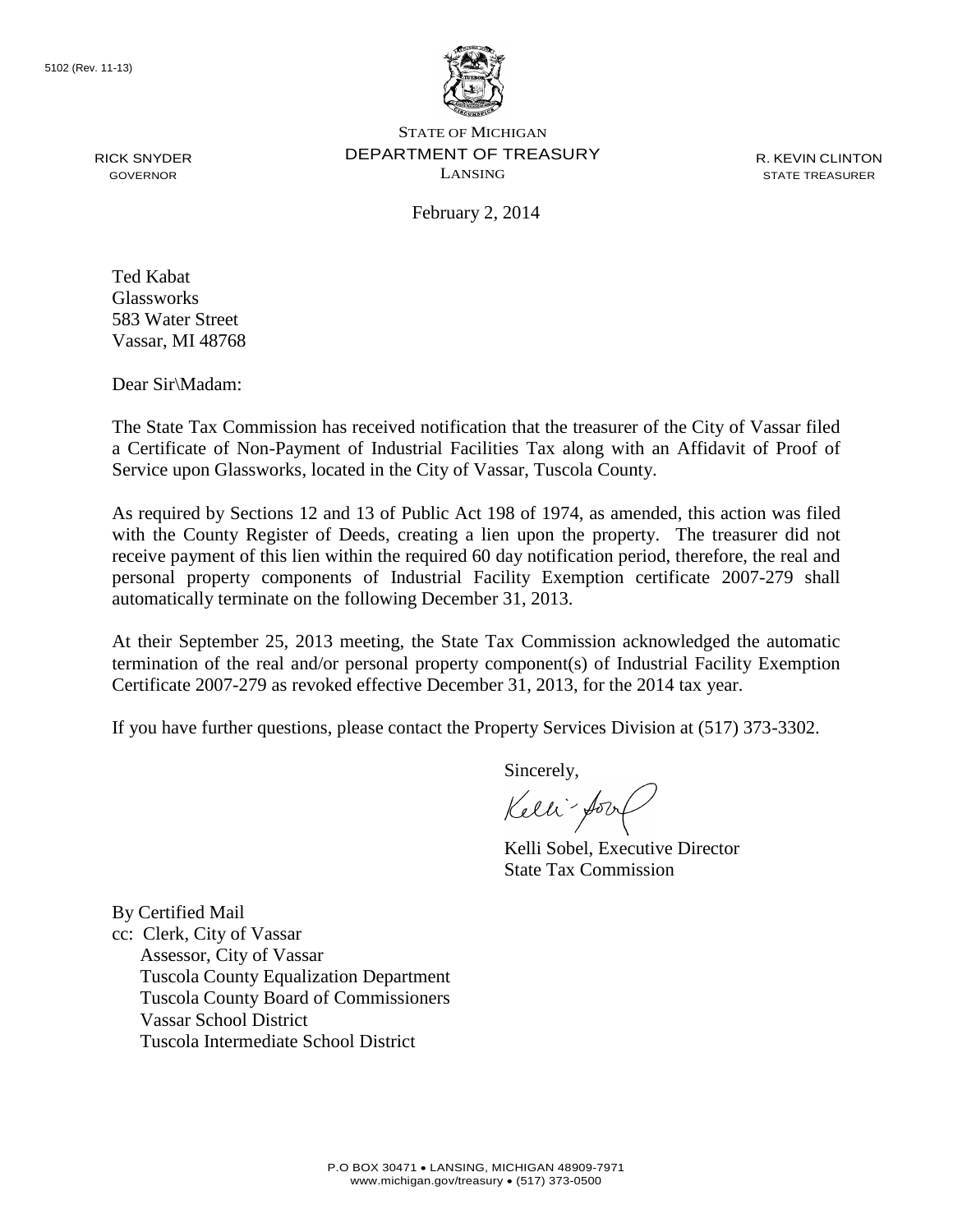

RICK SNYDER GOVERNOR

STATE OF MICHIGAN DEPARTMENT OF TREASURY LANSING

R. KEVIN CLINTON STATE TREASURER

February 2, 2014

Kent McKee Mueller Copper Tube Products Co. 8285 Tournament Drive, Ste. 150 Memphis, TN 38125

Dear Sir/Madam:

The State Tax Commission (Commission) has received a request to revoke the real and/or personal property component(s) of Industrial Facilities Exemption Certificate number 2012-499, issued to Mueller Copper Tube Products Co., located in the City of Portage, Kalamazoo County, in accordance with the requirements of Section 15(1), Public Act 198 of 1974, as amended.

At their September 25, 2013 meeting, the State Tax Commission considered and approved this revocation request. Enclosed is the Order of Revocation revoking the real and/or personal property component(s) of this certificate effective December 31, 2013, for the 2014 tax year.

If you have further questions regarding this information, please contact the Property Services Division at (517) 373-3302.

Sincerely,

Kelli-form

Kelli Sobel, Executive Director State Tax Commission

Enclosure By Certified Mail

cc: Clerk, City Of Portage Assessor, City Of Portage Kalamazoo County Equalization Department Kalamazoo County Board of Commissioners Portage School District Kalamazoo Valley ISD Kalamazoo Valley Community College